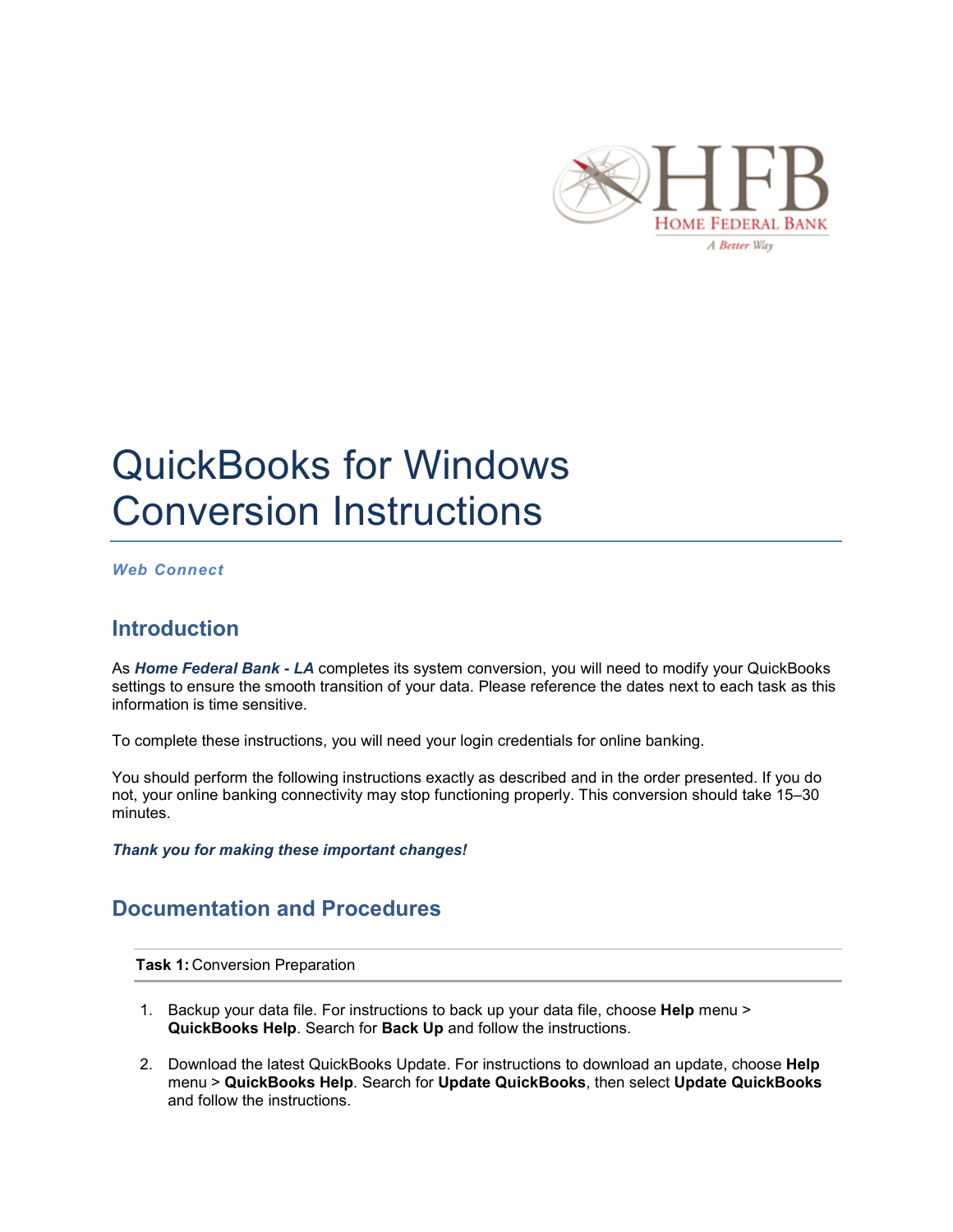- **NOTE:** If multiple computers do not use the same QuickBooks data file, **skip step 3**. QuickBooks activities such as **Online Banking** cannot be performed in multi-user mode because of the way the activities interact with a company data file.
- 3. Switch to single-user mode. For instructions to switch to single-user mode, choose **Help** menu > **QuickBooks Help**. Search for **Switch to Single-User Mode** and follow the instructions.

**NOTE:** If you are not using Classic Mode (Register Mode), enable it for the conversion. You can change it back after the conversion is complete.

- 4. Enable Classic Mode (Register Mode).
- 5. For instructions to enable Classic Mode (Register Mode), choose **Help menu > QuickBooks Help**. Search for **Banking Feed Modes**, select **Bank Feeds Modes overview**, scroll down, and follow the instructions.

**Task 2:** *Optional task* - Complete a final download **before/by** *6/22/2020*

- 1. Log in to *https://www.hfbla.com/* and download your QuickBooks Web Connect file.
- 2. Click **File** > **Utilities** > **Import** > **Web Connect Files**.
- 3. Link your bank account with the existing QuickBooks account and click **Continue**.
- 4. Repeat steps for each account*.*

#### **Task 3:** Match Downloaded Transactions

If new transactions were received from your connection, accept all new transactions into the appropriate registers.

If you need assistance matching transactions, choose **Help menu > QuickBooks Help**. Search for **Matching Transactions** and follow the instructions.

**NOTE:** All transactions must be matched or added to the register prior to disconnecting your accounts.

**Task 4:** Disconnect Accounts in QuickBooks on or after *6/23/2020*

- 1. Choose the **Lists** menu > **Chart of Accounts**.
- 2. Select the account you want to deactivate.
- 3. Click **Edit** menu > **Edit Account**.
- 4. Click on the **Bank Feed Settings** tab in the **Edit Account** window.